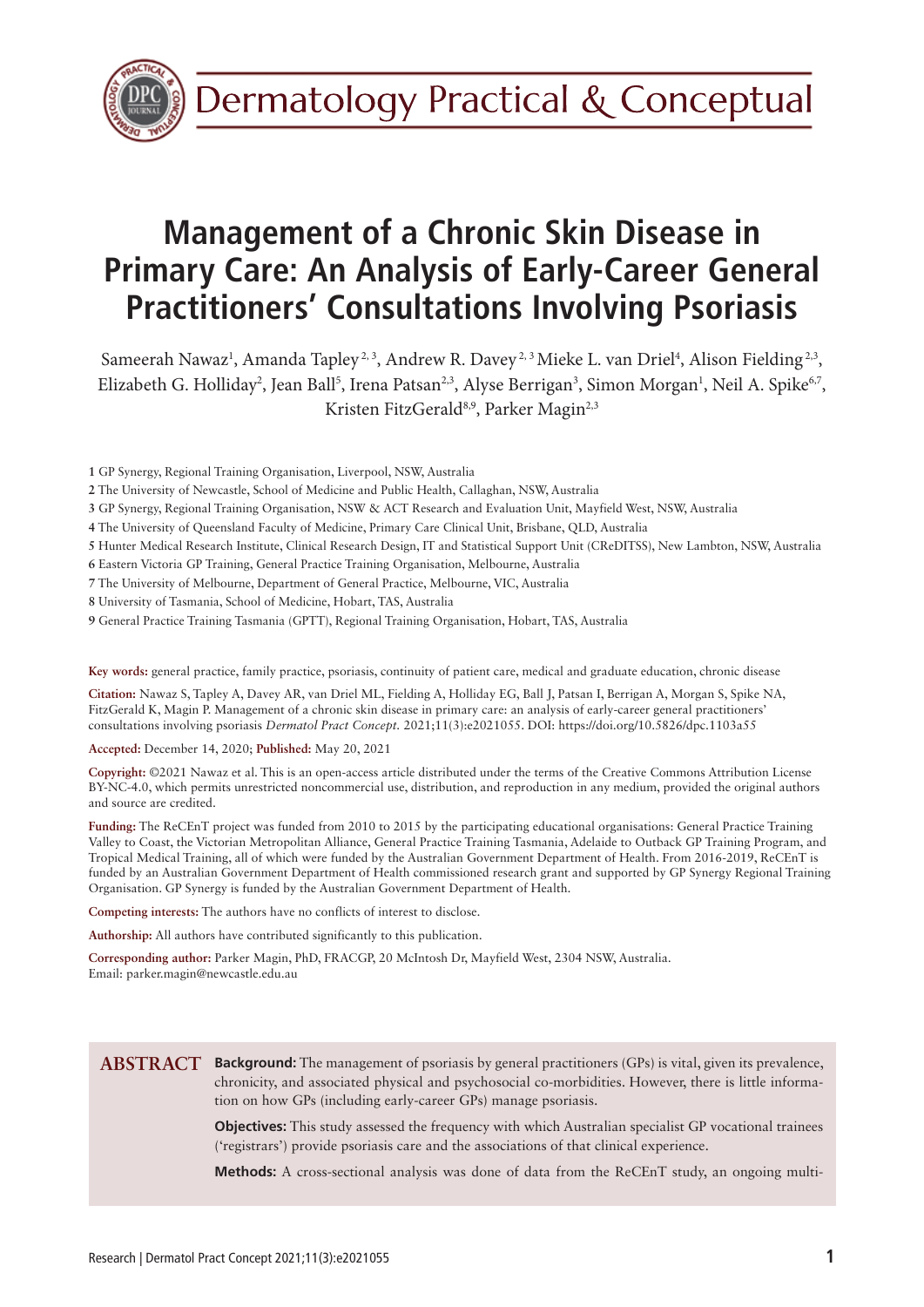site cohort study of Australian GP registrars' experiences during vocational training. In ReCEnT, 60 consecutive consultations are recorded 3 times (6-monthly) during each registrar's training. The outcome factor for this analysis was a problem/diagnosis being psoriasis, and independent variables were related to registrar, patient, practice and consultation factors. This study analysed 17 rounds of data collection (2010-2017) using univariate and multivariable regression.

**Results:** Data from 1,741 registrars regarding 241,888 consultations and 377,980 problems/diagnoses were analysed. Psoriasis comprised 0.15% (n=550) of all problems/diagnoses (95% CI, 0.13-0.16). Significant patient multivariable associations of a problem/diagnosis being psoriasis included age, gender, being new to a practice or a registrar, and psoriasis being an existing problem rather than a new diagnosis. Significant registrar associations included seeking in-consultation information/assistance, not scheduling a follow-up appointment, prescribing medication, and generating learning goals.

**Conclusions:** Australian registrars have modest training exposure to psoriasis and may find psoriasis management challenging. Furthermore, continuity of care (essential for optimal chronic disease management) was modest. The findings have implications for GPs' approaches to the management of psoriasis more widely as well for general practice education and training policies.

# **Introduction**

Psoriasis is an autoimmune and autoinflammatory condition resulting in chronic inflammation of the skin and, typically, a prolonged clinical course. There are different phenotypes associated with varied genetics, immune pathophysiology and symptoms [1]. The most common type, chronic plaque psoriasis, comprises 90% of cases [2]. Other types of psoriasis include guttate psoriasis, generalised pustular psoriasis, palmoplantar psoriasis and erythrodermic psoriasis [3]. Psoriasis can also be classified into two types according to age at onset. Type I psoriasis is the more common type, comprising 75% of all cases, and is associated with early onset (before age 40) and more severe disease (HLA-Cw\*0602 positive.) Type II psoriasis is HLA-Cw\*0602 negative, and occurs later in life [4].

There is a wide variation in the prevalence of psoriasis among different populations. Variations in prevalence may be attributable to study design (eg population-based versus hospital based, or self-reported versus clinician-diagnosed) or to geographic and environmental factors [5]. It is clear that Australia has a particularly high prevalence of psoriasis [6]. Psoriasis in Australian Aboriginal people, however, is rare or absent [7].

The burden of psoriasis on individuals can include significant physical, social and psychological impacts [8,9]. Psoriasis is associated with lifestyle factors including obesity, smoking and alcohol use [10]. Independent of these risk factors, psoriasis is associated with multiple medical comorbidities including psoriatic arthritis (30%), inflammatory bowel disease, metabolic syndrome, non-alcoholic fatty liver disease, cardiovascular disease, myocardial infarction, diabetes, chronic renal disease and stroke [11-14]. Psychiatric and psychosocial comorbidities and impairment of quality of life are common and problematic [9,15,16]. Additionally, treatments for psoriasis can have adverse effects involving multiple systems [8]. Thus, given the prevalence, chronicity, and physical and psychosocial comorbidities of psoriasis, it is vital that general practitioners (GPs) are continually engaged in – and have expertise in – the management of psoriasis.

Australian GPs (family physicians) encounter psoriasis with a frequency of approximately 0.2 in every 100 patient visits [17]. Patients' experiences of GP consultations for psoriasis may often be negative, with many finding that GPs have limited knowledge and, more importantly, limited appreciation of its impact on patients' lives [18].

Registrars are early-career GPs practising within a national specialist general practice training program. They are establishing what may be long-lasting practice patterns in a clinical context of having been underprepared for managing skin disease by their undergraduate and junior doctor experiences [19-21]. An understanding of consultation and management patterns, as with skin disease in general, can lead to a better understanding and improvement of psoriasis management in the community setting [22].

In this study, we aimed to establish the frequency and associations of psoriasis consultations in registrars' clinical experience. In view of the chronicity of psoriasis, we were particularly interested in the associations of factors related to the continuity of care.

# **Materials and Methods**

This was a cross-sectional analysis of data from the Registrar Clinical Encounters in Training (ReCEnT) study.

### *ReCEnT*

ReCEnT is an ongoing multi-site cohort study of Australian GP registrars. Participants are registrars in the 3 compulsory general-practice-based training terms of Australian GP vocational training. Registrars practice within an apprenticeship-like training model [23], but with considerable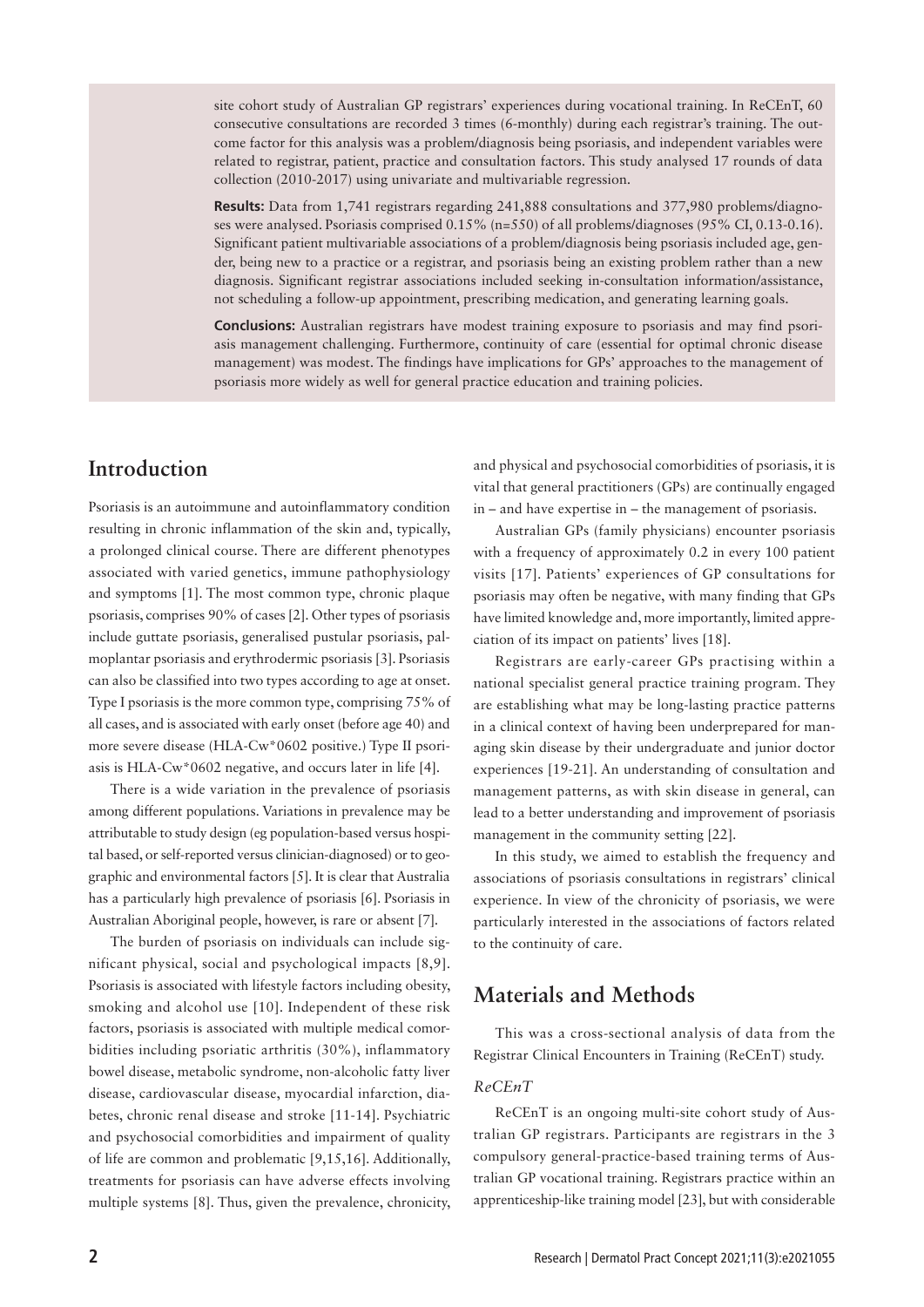clinical autonomy (whereby they can request assistance from their experienced GP supervisor, if required). From 2010 to 2015, 5 of Australia's 17 Regional Training Providers (RTPs) participated and, since 2016, 3 of Australia's 9 Regional Training Organisations (RTOs) have participated (in 2016 there was a major restructuring of Australian GP training). RTOs and RTPs are geographically defined, not-for-profit educational organisations. Hereafter, RTOs, RTPs and RTO subregions are referred to as 'regions'. At the time of this analysis, individual regions had contributed from 3 to 17 rounds of data collection.

The methodology has been described elsewhere [24]. Briefly, registrars undertake data collection once per 6-month training term as an integral component of their educational program [25]. The data are used to compose detailed written feedback reports for registrar reflection on their clinical practice and educational and training needs. Registrars may provide written informed consent for their de-identified data to also be used for research purposes. Initial data collection involves registrar demographic, educational, and work experience, plus characteristics of the practice in which they are currently working.

Approximately mid-way through the training term, registrars record the details of 60 consecutive patient consultations on a paper-based Case Report Form. As data collection is designed to reflect a 'normal' week of general practice, consultations in a specialised clinic, eg vaccination clinic, are excluded. Only office-based consultations (not home visits or nursing home visits) are recorded.

#### *Outcome Factor*

The outcome factor in this study was a problem/diagnosis being 'psoriasis'. 'Psoriasis' was defined as the ICPC-2 code S91 001 (Psoriasis). In ReCEnT, problems/diagnoses are coded according to the International Classification of Primary Care, second edition classification system (ICPC-2 plus) [26].

#### **Independent Variables**

Independent variables listed in Table 2 related to registrar, patient, practice, and consultation (including in-consultation educational factors). Each practice's postal code was used to define the degree of rurality, according to the Australian Standard Geographical Classification-Remoteness Area (ASGC-RA) classification [27] and the location's Socioeconomic Index for Area (SEIFA) Relative Index of Disadvantage [28].

#### *Statistical Analysis*

Analysis was performed on 17 rounds of data collected from 2010 to 2017. Analysis was at the level of individual problem/diagnosis. The proportions of registrars' problems/ diagnoses that were psoriasis and of consultations involving a psoriasis problem/diagnosis were calculated, with 95% confidence intervals, adjusted for clustering within registrars. To test associations of a problem/diagnosis being psoriasis, simple and multiple logistic regression were used within the generalised estimating equations (GEE) framework to account for clustering of patients within registrars. (This is the lowest level of clustering in the study design: previous analyses of the ReCEnT data set have demonstrated that also adjusting for clustering at practice level is non-contributory.) All variables with a P value less than .20 in the univariate analysis were included in the multiple regression model. Covariates with  $P > 0.2$  in the resulting multivariable model were tested for removal. If the covariate's removal did not substantively change the model, the covariate was removed from the final model.

The outcome proportion for psoriasis was very low (0.15%), which can cause problems of complete or quasi-complete separation of data. This means that the outcome variable separates a predictor variable or a combination of predictor variables completely. To check for the impact of data separation, logistic regression coefficients were estimated using Firth's penalised likelihood in a sensitivity analysis. Coefficients differed negligibly in the sensitivity analysis, and thus results from standard logistic regression were reported. Results from the logistic regression were reported as odds ratios (OR) with 95% confidence intervals.

In order to examine 3 separate issues within our overall research question, 3 models were built, each with 'psoriasis being the problem/diagnosis' as the dependent variable:

- a) To examine the question of associations of a problem/ diagnosis being psoriasis, patient, practice, and registrar independent variables were entered in an initial regression model.
- b) To examine the question of in-consultation differences of a psoriasis problem/diagnosis problem compared with other problems/diagnoses, the above variables were entered in a model along with the following additional variables: consultation duration, information/assistance accessed by the registrar, number of problems/diagnoses dealt with in the consultation, and consultation duration.
- c) To examine the question of whether actions arising from managing psoriasis differ from those arising from other problems/diagnoses, all variables entered in the previous 2 models were entered in a new model along with the following additional variables: learning goals generated by the registrar, follow-up organised, specialist referrals made, and pathology tests and imaging exams ordered.

The rationale for the building of the 3 models was that whether a patient presents with psoriasis (our first question) will plausibly be influenced by patient, registrar, and practice factors, but evaluation of this question may be biased by inclusion in the model of factors operating once the consultation is progressing. Similarly, evaluation of the content of the consultation (our second question), may be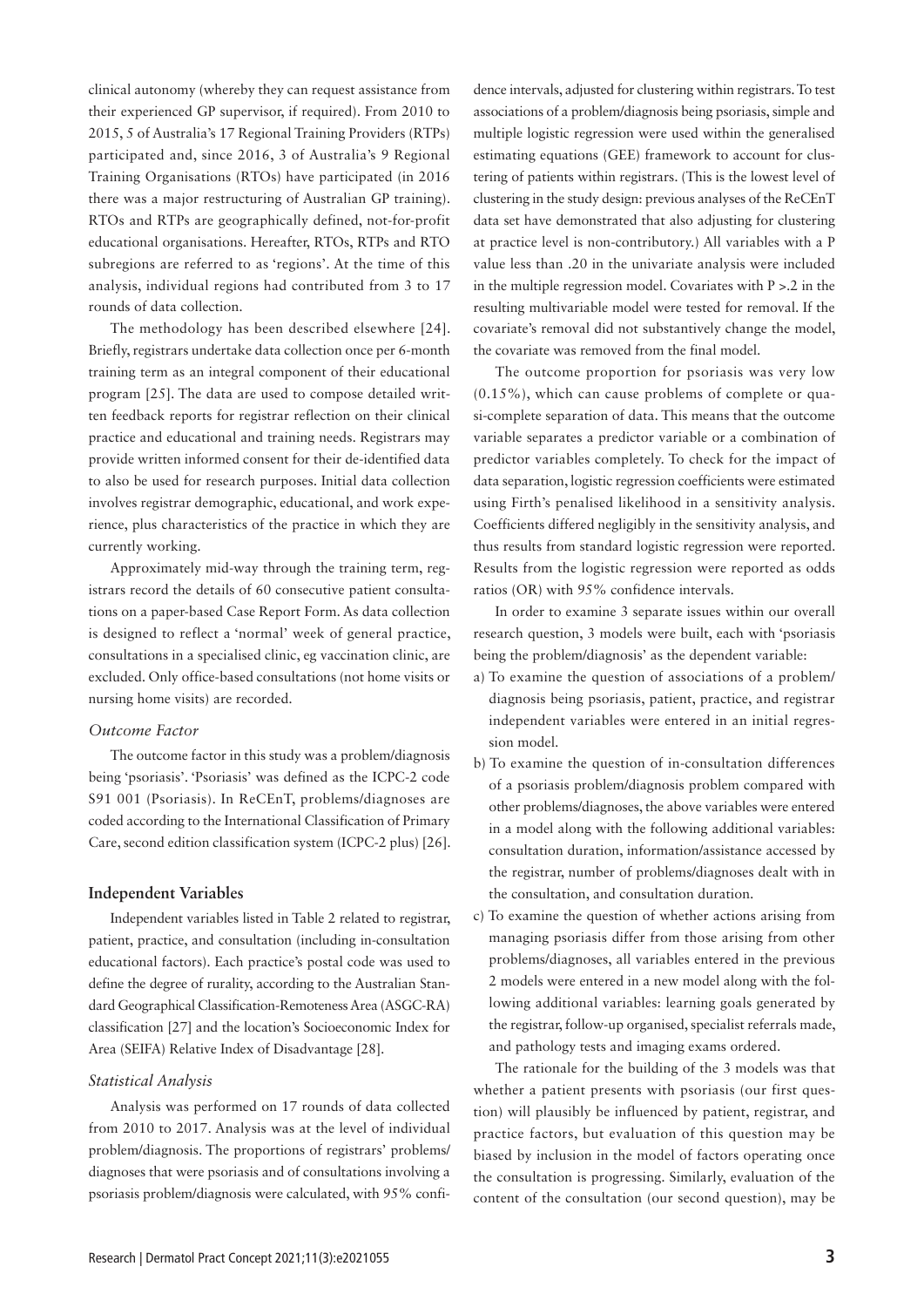biased by the inclusion in the model of actions arising from the consultation.

The frequencies with which medicines were prescribed for psoriasis, and with which referrals were made, were calculated. The frequency with which sources of in-consultation information or assistance were sought was also calculated.

Statistical analyses were programmed using STATA 14.0 and SAS v9.4. P values <.05 were considered statistically significant.

#### *Ethics Approval*

The ReCEnT project has approval from the University of Newcastle Human Research Ethics Committee (Reference H-2009-0323).

## **Results**

The study analysed data from a total of 1,741 registrars (response rate, 96.0%). The demographics of participating registrars are presented in Table 1. The registrars provided data on 241,888 consultations and 377,980 problems/diagnoses. Of all problems/diagnoses, 550 (0.15% [95% CI,

0.13-0.16]) were a psoriasis problem/diagnosis. This equates to 0.22% of all consultations (95% CI, 0.20-0.24).

## **Associations of Psoriasis Problems/Diagnoses Managed by Registrars**

Table 2 presents the characteristics associated with a problem/diagnosis being psoriasis in the 1,741 registrars' practices.

Table 3 presents the results of simple and multiple logistic regression analyses. Significant patient associations on multivariable analysis of the problem/diagnosis being psoriasis were age group 15-34 (compared to younger or older patients), male gender ( $OR = 0.7$  for female gender), the patient being new to the practice ( $OR = 2.6$  compared to an existing patient of the practice), the patient being new to the registrar ( $OR = 2.1$  compared to an existing patient of the practice), and the problem being an existing one ( $OR = 0.1$ ) for a new problem). The significant registrar association was training term  $3$  (OR = 1.3 compared to term 1). The significant multivariable consultation association of the problem/ diagnosis being psoriasis was seeking in-consultation information or assistance ( $OR = 2.4$ ).

| <b>Variable</b>                                                         | <b>Class</b>                             | n (%) or Mean (SD) |
|-------------------------------------------------------------------------|------------------------------------------|--------------------|
| Registrar variables (n=1741)                                            |                                          |                    |
| Registrar Gender                                                        | Female                                   | 1,116(64.1)        |
| Pathway registrar enrolled in<br>(General or Rural)                     | Rural                                    | 446 (25.8)         |
| International Medical Graduate or Qualified as a<br>doctor in Australia | <b>International Graduate</b>            | 302(17.5)          |
| Registrar-term or practice-term variables (n=4072)                      |                                          |                    |
|                                                                         | Term 1                                   | 1,613(39.6)        |
| Registrar Training Term                                                 | Term 2                                   | 1,471(36.1)        |
|                                                                         | Term 3                                   | 988 (24.3)         |
| Registrar age (years)                                                   | Mean (SD)                                | 32.4(6.1)          |
| Registrar works full time                                               | Yes                                      | 3079 (77.7)        |
| Registrar worked at the current practice previously                     | Yes                                      | 996 (24.8)         |
| Does the practice routinely bulk bill1 all patients                     | Yes                                      | 898 (22.4)         |
| Number of GPs working at the practice                                   | $1 - 5$                                  | 1,430(36.2)        |
|                                                                         | $6 - 9$                                  | 2,526 (63.9)       |
|                                                                         | Major City                               | 2,443 (60.2)       |
| Rurality of practice                                                    | Inner Regional                           | 1,021(25.2)        |
|                                                                         | Outer regional, remote or very<br>remote | 594 (14.6)         |
| SEIFA2 Index of practice                                                | Mean $(SD)$                              | 5.5(2.8)           |

**Table 1.** Participating trainee, trainee-term and practice characteristics

1 Bulk bill, to charge the entire costs of an episode of patient care to the Australian national health care system. 2 SEIFA = Socioeconomic Index for Area Relative Index of Disadvantage.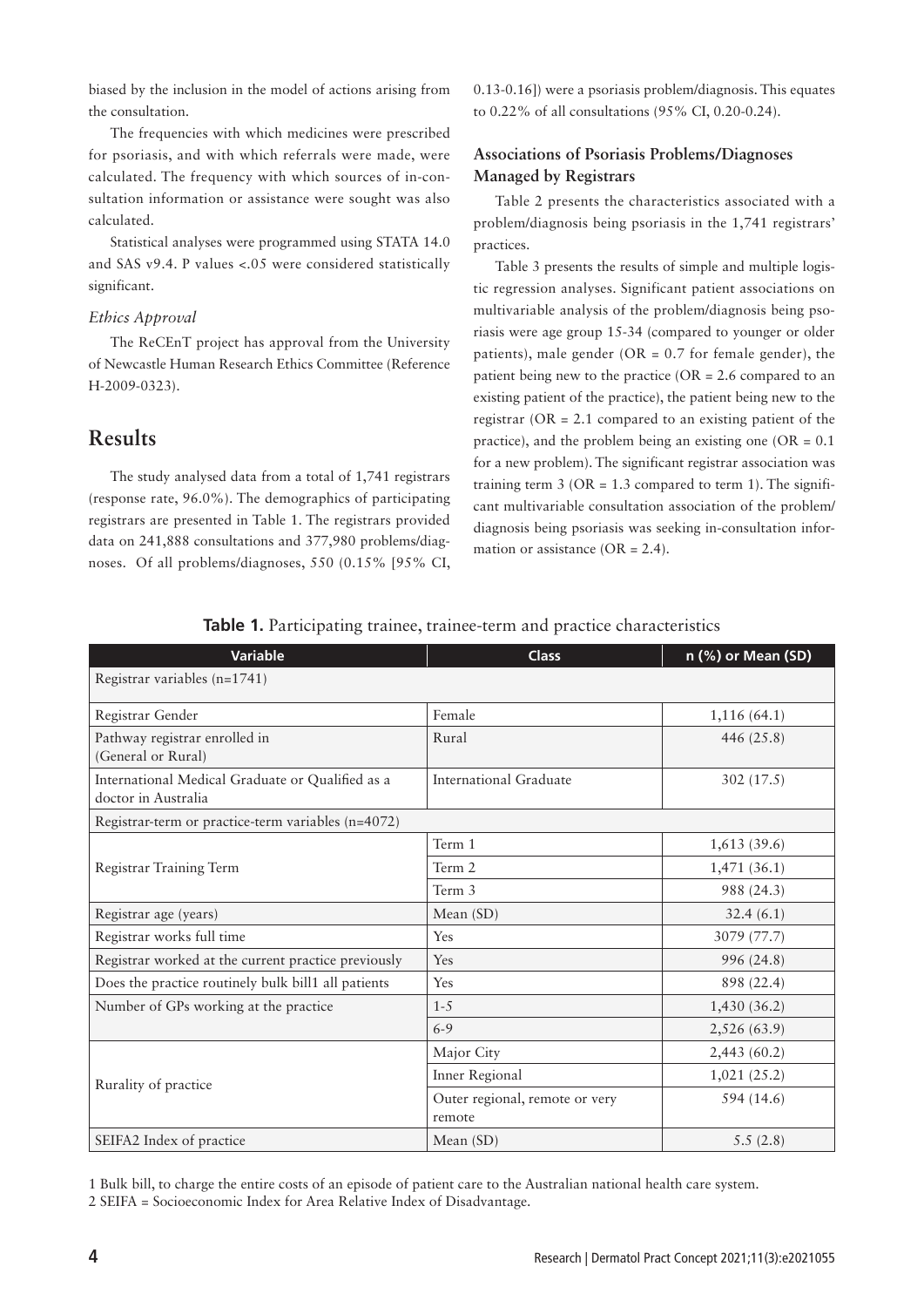|  | Table 2. Characteristics Associated With a Problem/Diagnosis in Registrars' Practice Being Psoriasis |  |  |  |  |  |  |  |  |
|--|------------------------------------------------------------------------------------------------------|--|--|--|--|--|--|--|--|
|--|------------------------------------------------------------------------------------------------------|--|--|--|--|--|--|--|--|

|                                             | Problem/Diagnosis, n (%)1 |               |                  |                          |
|---------------------------------------------|---------------------------|---------------|------------------|--------------------------|
| <b>Variable</b>                             | <b>Class</b>              | Other         | <b>Psoriasis</b> | P                        |
| Total                                       |                           | 377,430 (100) | 550 (100)        | $\overline{\phantom{m}}$ |
| <b>Patient Variables</b>                    |                           |               |                  |                          |
| Age group (years)                           | $0 - 14$                  | 52,353 (14)   | 19(4)            | $-.001$                  |
|                                             | $15 - 34$                 | 98,406 (26)   | 149 (28)         |                          |
|                                             | 35-64                     | 147,691 (40)  | 278 (51)         |                          |
|                                             | $\geq 65$                 | 73,227 (20)   | 95(18)           |                          |
| Gender                                      | Male                      | 138,926 (38)  | 251 (47)         | $-.001$                  |
|                                             | Female                    | 229,392 (62)  | 288 (53)         |                          |
| Aboriginal Torres Strait Islander<br>status | No                        | 348,082 (98)  | 501 (98)         | .32                      |
|                                             | Yes                       | 5,657(2)      | 11(2)            |                          |
| Non-English-speaking background             | No                        | 328,363 (92)  | 480 (94)         | .23                      |
|                                             | Yes                       | 28,129(8)     | 33(6)            |                          |
| Patient/practice status                     | Existing patient          | 158,290 (43)  | 180 (34)         | $-.001$                  |
|                                             | New to registrar          | 184,591 (50)  | 312(58)          |                          |
|                                             | New to practice           | 25,953 (7)    | 43 $(8)$         |                          |
| <b>Registrar Variables</b>                  |                           |               |                  |                          |
| Gender                                      | Male                      | 131,335 (35)  | 199 (36)         | .54                      |
|                                             | Female                    | 246,095 (65)  | 351(64)          |                          |
| Works full time                             | No                        | 84,158 (23)   | 117(22)          | .53                      |
|                                             | Yes                       | 283,552 (77)  | 422 (78)         |                          |
| Term                                        | Term 1                    | 152,328 (40)  | 223(41)          | .14                      |
|                                             | Term 2                    | 134,357 (36)  | 177(32)          |                          |
|                                             | Term 3                    | 90,745 (24)   | 150(27)          |                          |
| Worked at practice previously               | N <sub>o</sub>            | 279,145 (75)  | 416 (76)         | .42                      |
|                                             | Yes                       | 93,406 (25)   | 128 (24)         |                          |
| Qualified as doctor in Australia            | $\rm No$                  | 63,796 (17)   | 75(14)           | .058                     |
|                                             | Yes                       | 311,330 (83)  | 470 (86)         |                          |
| Age (years)                                 | Mean (SD)                 | 32(6)         | 32(6)            | .76                      |
| <b>Practice Variables</b>                   |                           |               |                  |                          |
| Practice size                               | Small                     | 134,317 (37)  | 192(35)          | .58                      |
|                                             | Large                     | 232,596 (63)  | 349(65)          |                          |
| Routine bulk billing2                       | $\rm No$                  | 289,580 (78)  | 418 (77)         | .68                      |
|                                             | Yes                       | 83,118 (22)   | 125(23)          |                          |
| Rurality                                    | Major city                | 225,666 (60)  | 337 (62)         | .48                      |
|                                             | Inner regions             | 94,719 (25)   | 125(23)          |                          |
|                                             | Outer regions or remote   | 55,786 (15)   | 85 (16)          |                          |
| Sub-region                                  | $\mathbf{1}$              | 100,799 (27)  | 146 (27)         | .89                      |
|                                             | $\overline{2}$            | 36,149(10)    | 46(8)            |                          |
|                                             | $\overline{3}$            | 49,566 (13)   | 74(13)           |                          |
|                                             | $\overline{4}$            | 151,255 (40)  | 227(41)          |                          |
|                                             | 5                         | 10,400(3)     | 12(2)            |                          |
|                                             | 6                         | 29,261(8)     | 45(8)            |                          |
| SEIFA (decile)                              | Mean (SD)                 | 5(3)          | 6(3)             | .28                      |

*Table 2. Continues*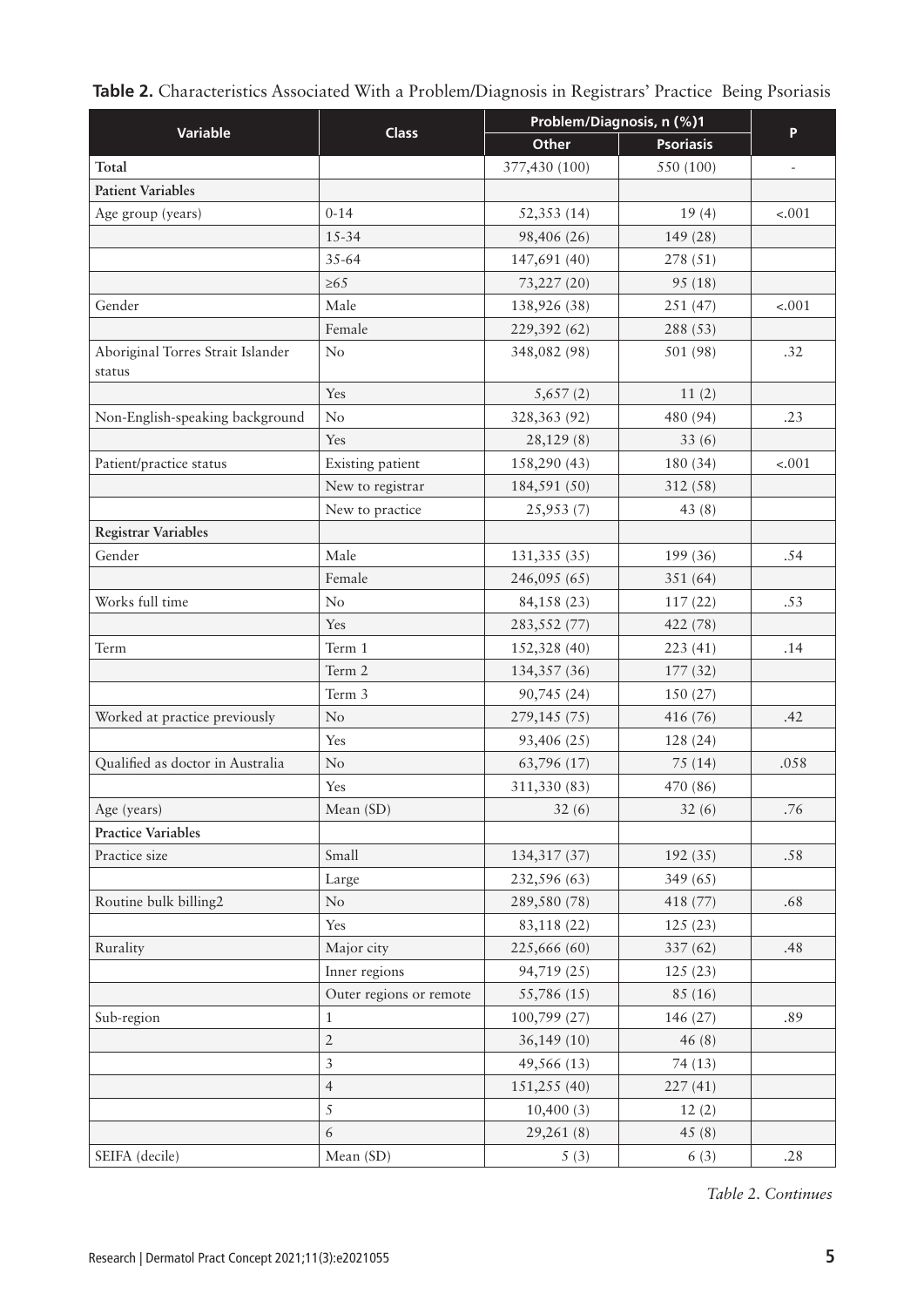## **Table2.** Characteristics Associated With a Problem/Diagnosis in Registrars' Practice Being Psoriasis (*continued*)

|                                                      |              | Problem/Diagnosis, n (%)1 |                  |         |
|------------------------------------------------------|--------------|---------------------------|------------------|---------|
| <b>Variable</b>                                      | <b>Class</b> | <b>Other</b>              | <b>Psoriasis</b> | P       |
| <b>Consultation Variables</b>                        |              |                           |                  |         |
| New problem seen                                     | No           | 152,857 (44)              | 417 (84)         | $-.001$ |
|                                                      | Yes          | 192,886 (56)              | 80(16)           |         |
| Sought help from any source                          | No           | 315,534 (84)              | 391 (71)         | $-.001$ |
|                                                      | Yes          | 61,896 (16)               | 159 (29)         |         |
| Consultation duration (minutes)                      | Mean (SD)    | 19(10)                    | 19(10)           | .47     |
| Number of problems dealt with in<br>the consultation | Mean (SD)    | 2(1)                      | 2(1)             | .002    |
| <b>Consultation Outcome Variables</b>                |              |                           |                  |         |
| Imaging exam ordered                                 | No           | 348,644 (92)              | 546 (99.3)       | $-.001$ |
|                                                      | Yes          | 28,786 (8)                | 4(0.7)           |         |
| Pathology exam ordered                               | No           | 308,712 (82)              | 506 (92)         | $-.001$ |
|                                                      | Yes          | 68,718 (18)               | 44 $(8)$         |         |
| Learning goals generated                             | No           | 298,600 (83)              | 338 (65)         | $-.001$ |
|                                                      | Yes          | 61,465 (17)               | 179(35)          |         |
| Follow-up ordered                                    | No           | 211,640 (56)              | 351 (64)         | $-.001$ |
|                                                      | <b>Yes</b>   | 165,790 (44)              | 199 (36)         |         |
| Referral ordered                                     | No           | 331,078 (88)              | 470 (85)         | .11     |
|                                                      | Yes          | 46,352(12)                | 80(15)           |         |
| Medication prescribed                                | No           | 211,612 (56)              | 115(21)          | $-.001$ |
|                                                      | Yes          | 165,818 (44)              | 435 (79)         |         |

SEIFA = Socioeconomic Index for Area Relative Index of Disadvantage.

1 Values are n (%) unless otherwise indicated. Percentages are out of the total number of problems/diagnoses.

2 Bulk bill, to charge the entire costs of an episode of patient care to the Australian national health care system.

Significant multivariable associations with factors arising from the registrar's management of the problem/diagnosis included follow-up being less likely  $(OR = 0.7$  for organising follow-up), medication being prescribed (OR = 3.8),and learning goals being generated (OR = 2.8).

Medication was prescribed for 435 (79%) of psoriasis problems/diagnoses. The most common medicines prescribed for psoriasis were betamethasone (31% of all prescriptions for psoriasis), mometasone (21%) and calcipotriol and combinations (20.0%). See Table 4 for the list of most commonly prescribed medications.

Only 180 patients with psoriasis problems/diagnoses (34%) had seen the registrar previously (for any reason), and for only 199 psoriasis problems/diagnoses (36%) was follow-up organised. In 89% of instances, this was with the registrar personally. When seen for psoriasis, 13% of patients were referred to a dermatologist, with 9% of new diagnoses being referred and 15% of previously diagnosed patients being referred.

In-consultation information or assistance was accessed for 29% of psoriasis problems/diagnoses. The sources of in-consultation assistance or information used were electronic

sources (64%), the registrar's supervisor (33% of instances), hard-copy sources (6%), and specialists (4%).

## **Discussion**

## **Frequency of Psoriasis Problems/Diagnoses Encountered**

We found that 0.22% of registrar consultations involved a psoriasis diagnosis/problem. While this is comparable to the frequency with which established GPs encounter psoriasis [17], this equates to approximately once every 8 weeks, or approximately 10 times during registrars' 3 core general practice training terms. This relative low frequency of registrars managing psoriasis (together with a lack of undergraduate and hospital doctor experience of skin disease) [19] suggests these early-career GPs may have unmet learning needs related to psoriasis. This is consistent with the association we found with high levels of seeking in-consultation information or assistance and generation of learning goals in relation to psoriasis compared to other problems.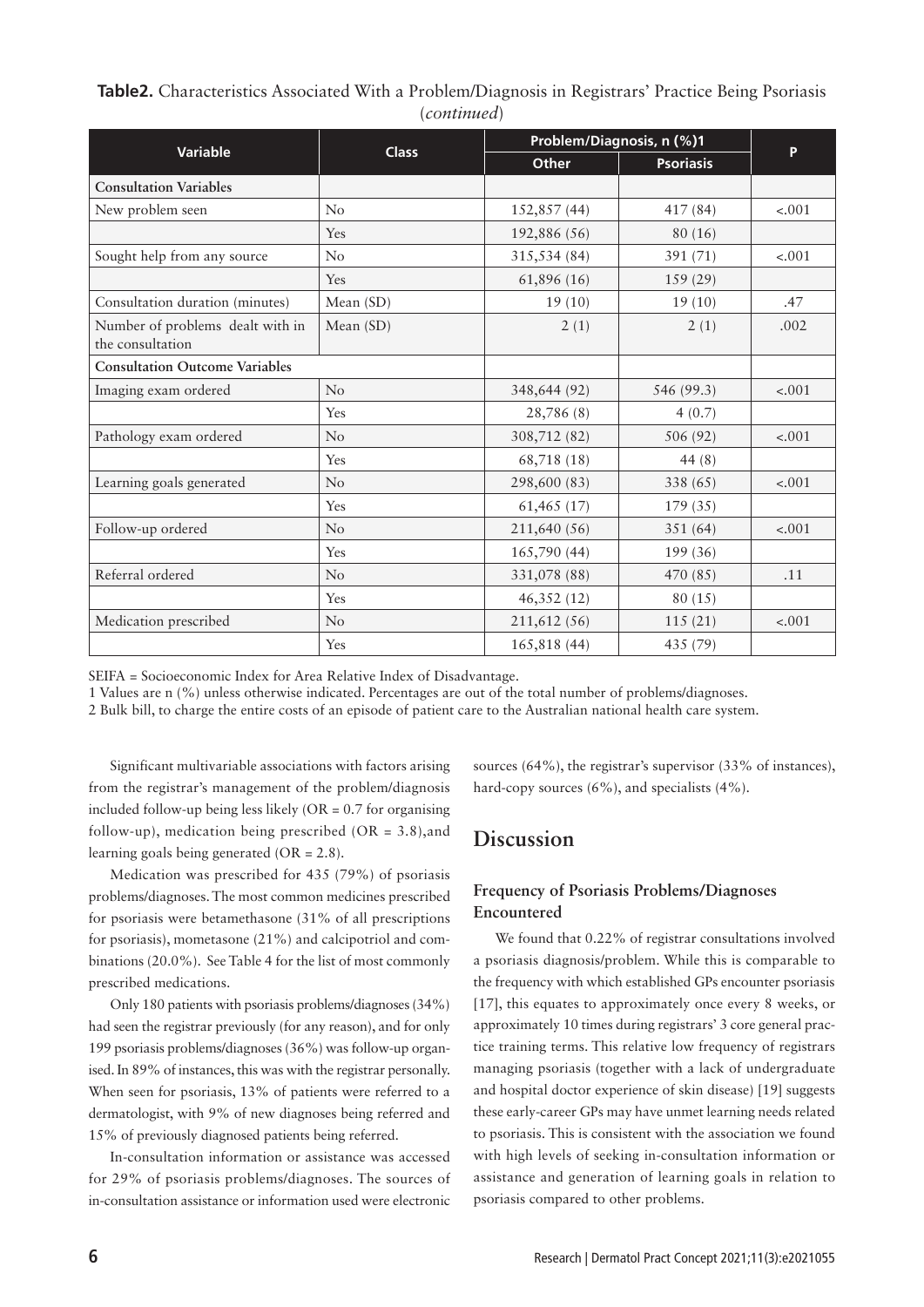| Table 3. Associations of a Problem/Diagnosis in the Registrars' Practice Being Psoriasis: Univariate |  |
|------------------------------------------------------------------------------------------------------|--|
| and Multivariable Models                                                                             |  |

| <b>Variable</b>                                               | <b>Class</b>     | <b>Univariate</b> |          | <b>Adjusted</b> |         |
|---------------------------------------------------------------|------------------|-------------------|----------|-----------------|---------|
|                                                               |                  | OR (95% CI)       | P        | OR (95% CI)     | P       |
| Patient, Registrar and Practice Variables                     |                  |                   |          |                 |         |
| Patient Age group<br>(Referent: 15-34 years)                  | $0 - 14$         | 0.2(0.2, 0.4)     | $-.001$  | 0.3(0.2, 0.5)   | $-.001$ |
|                                                               | $35 - 64$        | 1.2(1.0, 1.5)     | .041     | 1.0(0.8, 1.3)   | .82     |
|                                                               | $\geq 65$        | 0.9(0.7, 1.1)     | .24      | 0.7(0.5, 0.9)   | .004    |
| Patient Gender                                                | Female           | 0.7(0.6, 0.8)     | $-.001$  | 0.7(0.6, 0.8)   | $-.001$ |
| Patient/practice status<br>(Referent: existing patient)       | New to practice  | 1.5(1.1, 2.0)     | .023     | 2.6(1.8, 3.7)   | $-.001$ |
|                                                               | New to registrar | 1.5(1.2, 1.8)     | $-.001$  | 2.1(1.7, 2.5)   | $-.001$ |
| Term (Referent: term 1)                                       | Term 2           | 0.9(0.7, 1.1)     | .31      | 1.0(0.8, 1.2)   | .75     |
|                                                               | Term 3           | 1.1(0.9, 1.4)     | .27      | 1.3(1.0, 1.6)   | .045    |
| New problem seen                                              | Yes              | 0.2(0.1, 0.2)     | $-.001$  | 0.1(0.1, 0.2)   | $-.001$ |
| Consultation Variables (adjusted for above variables)         |                  |                   |          |                 |         |
| Sought help from any<br>source                                | Yes              | 2.1(1.7, 2.5)     | $-.0001$ | 2.4(2.0, 3.0)   | $-.001$ |
| Consultation Outcome Variables (adjusted for above variables) |                  |                   |          |                 |         |
| Imaging ordered                                               | Yes              | 0.1(0.0, 0.2)     | $-.001$  | 0.1(0.0, 0.4)   | $-.001$ |
| Follow-up ordered                                             | Yes              | 0.7(0.6, 0.9)     | $-.001$  | 0.7(0.6, 0.8)   | $-.001$ |
| Learning goals generated                                      | Yes              | 2.6(2.2, 3.1)     | $-.001$  | 2.8(2.1, 3.5)   | $-.001$ |
| Pathology ordered                                             | Yes              | 0.4(0.3, 0.5)     | $-.001$  | 0.4(0.3, 0.6)   | $-.001$ |
| Medication prescribed                                         | Yes              | 4.8 $(3.9, 6.0)$  | $-.001$  | 3.8(3.0, 4.8)   | $-.001$ |

**Table 4.** Most Commonly Prescribed Medicines for Psoriasis

| <b>Medication</b>             | Prescriptions, n<br>$(\%)$ | <b>Prescriptions for</b><br>Psoriasis, n (%) | New Prescriptions, n (%) |
|-------------------------------|----------------------------|----------------------------------------------|--------------------------|
| Betamethasone                 | 193                        | 31.4                                         | 35.8                     |
| Mometasone                    | 129                        | 21.0                                         | 35.7                     |
| Calcipotriol and combinations | 123                        | 20.0                                         | 33.3                     |
| Methylprednisolone aceponate  | 35                         | 5.7                                          | 80.0                     |
| Hydrocortisone                | 27                         | 4.4                                          | 48.1                     |
| Methotrexate                  | 13                         | 2.1                                          | 7.7                      |
| Salicylic acid                | 13                         | 2.1                                          | 69.2                     |
| Triamcinolone                 | 12                         | 2.0                                          | 41.7                     |
| Methylprednisolone            | 11                         | 1.8                                          | 63.6                     |
| Clobetasol                    | 6                          | 1.0                                          | 33.3                     |
| Prednisolone                  | 6                          | 1.0                                          | 50.0                     |
| Dithranol and combinations    | 5                          | 0.8                                          | 80.0                     |

### **Patient Demographics Associated with Psoriasis**

Our study showed that a patient being between the ages of 15 and 64 years was significantly associated with the problem/diagnosis being psoriasis (compared to younger or older patients). This is consistent with a previous study that found low rates of psoriasis in the paediatric population, with a peak starting at age 20 and declining after 60 [29]. Although previous studies have not found any consistent difference in prevalence by gender [6], our study showed a lower likelihood of registrars seeing psoriasis in females. A possible explanation is that psoriasis has been found to be more severe in males than in females, and our finding may reflect healthcare-seeking behaviours rather than community prevalence [30].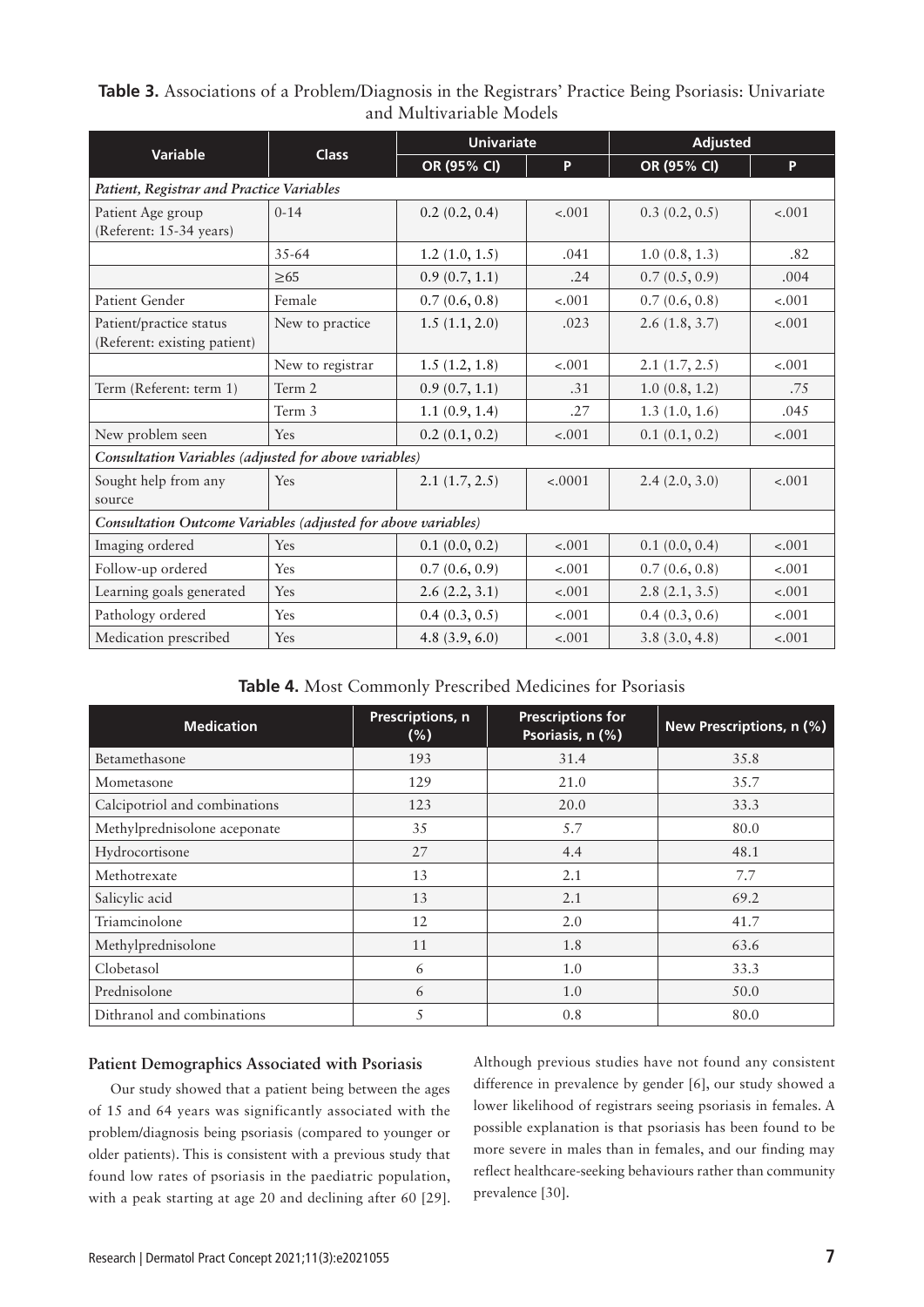#### **Associations of a Psoriasis Problem/Diagnosis**

The registrar being in term 3 (vs. term 1) of their training was significantly associated with a psoriasis problem/diagnosis. This, again, may reflect the paucity of dermatological experience and expertise of registrars entering general practice and increasing confidence and comfort in addressing psoriasis with more experience.

A large number of medications was prescribed by registrars for psoriasis. Most were (appropriately) topical steroids and vitamin D analogues. This (together with the strong association of psoriasis problems/diagnoses with in-consultation assistance-seeking) suggests that, despite their lack of experience in this area, consultation with information sources and the GP registrars' supervisor may facilitate appropriate treatment.

## **Implications for the Management of Psoriasis as a Chronic Disease**

This study found a strong association of consultations for psoriasis being for existing psoriasis. However, there were also strong associations of the patient being new to the practice, new to the registrar, and less follow-up appointments being organised. This suggests that these patients may have inconsistent provision of primary care for this problem. That is, there is low continuity of care (to some extent informational and management continuity but, especially, low interpersonal continuity) [31, 32]. This is contrary to findings of patients with chronic disease in general within this study population, where chronic disease is associated with greater continuity of care [33]. This is of considerable importance as psoriasis is a chronic disease with much associated morbidity (both psychosocial co-morbidity and high levels of co-morbid non-dermatological physical disease) [8, 9, 11, 15, 16]. One explanation for our finding is that psoriasis is being managed primarily by specialist dermatologists. Even if this were the case, shared care with a generalist is essential given the physical and psychosocial co-morbidities of psoriasis. Optimal generalist care, as for all chronic conditions, should include continuity of care.

Another interpretation is that the patients lack continuity of care with any clinician and that they do not receive coordinated care appropriate to their condition. This may be influenced by patients often not valuing GPs' expertise in skin disease (including psoriasis). A feeling that GPs do not appreciate patients' experience of skin disease has been reported [18]. Further associations in our study may support this interpretation. We found a strong association with the prescription of medicines and specialist referral. An interpretation may be that many patients receive episodic care, often prompted by the need to renew psoriasis prescriptions and referrals,. They may be seeking a convenient prescriber

performing a routine, discrete administrative task rather than a GP involved in ongoing, considered management of their chronic disease. Possible sequelae of such a situation are different providers delivering uncoordinated medicine regimens that do not facilitate a logical progression of treatment based on response to past medications [34-36]. Furthermore, holistic care of patients is likely to be compromised with a lack of addressing physical and psychosocial morbidities. Lack of continuity of care will also compromise shared decision-making which has been advocated in the management of skin conditions in general [22] and in psoriasis management [37] in particular.

In this context, our finding that when registrars do organise a follow-up appointment for psoriasis, it is usually with themselves (rather than another GP in the practice) should be noted. It may suggest that they appreciate the importance of, and are attempting to facilitate, interpersonal continuity of care for psoriasis.

#### **Implications for Education and Training**

As we found evidence suggesting that registrars see little psoriasis in practice over the course of GP vocational training, targeted education and training in this area may be required. This could be addressed through structural changes within practice, appointment scheduling and policy regarding follow-up, along with concurrent patient education regarding the needs for continuity of care for management of their psoriasis, including shared decision-making and self-management [22].

## **Conclusions**

We have identified educational and organisational aspects of registrar psoriasis management that could be optimised with changes at a registrar, practice and patient level. Registrars see relatively little psoriasis in practice during vocational training, and evidence was found to suggest that registrars are finding psoriasis care challenging. This suggests opportunity for more education and training in this area. We also found evidence that psoriasis (a chronic disease with frequent comorbidity), despite registrars' attempts, did not show the same pattern of continuity of care that is usually seen in optimal chronic disease management.

# **References**

- 1. Liang Y, Sarkar MK, Tsoi LC, Gudjonsson JE. Psoriasis: a mixed autoimmune and autoinflammatory disease. Curr Opin Immunol. 2017;49:1-8. DOI: 10.1016/j.coi.2017.07.007. PMID: 28738209.
- 2. Nestle FO, Kaplan DH, Barker J. Psoriasis. N Engl J Med. 2009;361(5):496-509. DOI: 10.1056/NEJMra0804595. PMID: 19641206.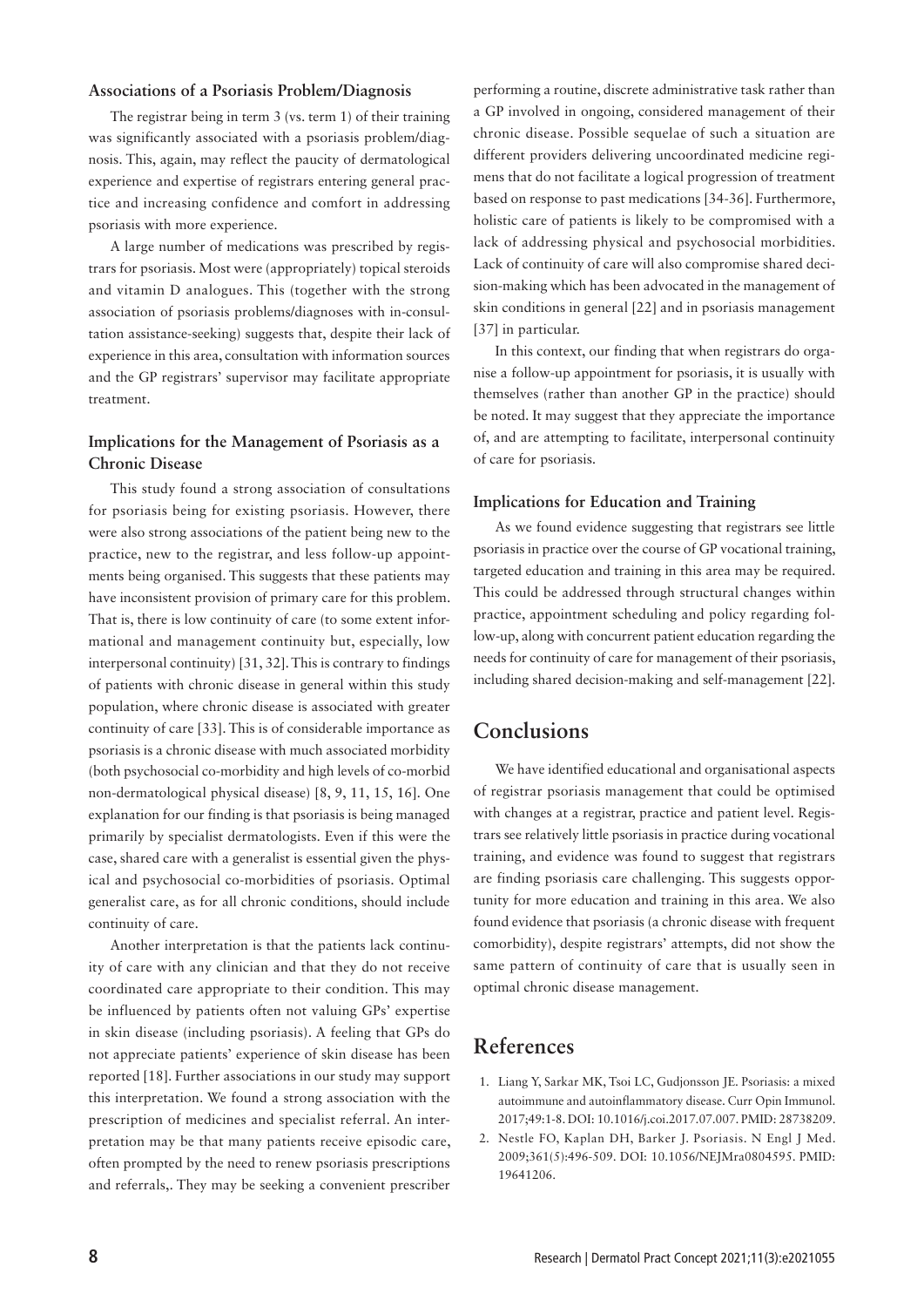- 3. Boehncke W-H, Schön MP. Psoriasis. Lancet. 2015;386(9997):983- 994. DOI: 10.1016/S0140-6736(14)61909-7. PMID: 26025581.
- 4. Henseler T, Christophers E. Psoriasis of early and late onset: characterization of two types of psoriasis vulgaris. J Am Acad Dermatol. 1985;13(3):450-456. DOI: 10.1016/s0190-9622(85)70188-0. PMID: 4056119.
- 5. Plunkett A, Merlin K, Gill D, Zuo Y, Jolley D, Marks R. The frequency of common nonmalignant skin conditions in adults in central Victoria, Australia. Int J Dermatol. 1999;38(12):901-908. DOI: 10.1046/j.1365-4362.1999.00856.x. PMID: 10632768.
- 6. Parisi R, Iskandar IYK, Kontopantelis E, Augustin M, Griffiths CEM, Ashcroft DM; Global Psoriasis Atlas. National, regional, and worldwide epidemiology of psoriasis: systematic analysis and modelling study. BMJ. 2020;369:m1590. DOI: 10.1136/bmj. m1590. PMID: 32467098.
- 7. Green AC. Australian Aborigines and psoriasis. Australas J Dermatol. 1984;25(1):18-24. DOI: 10.1111/j.1440-0960.1984. tb00618.x. PMID: 6466238.
- 8. Rapp SR, Feldman SR, Exum ML, Fleischer AB, Jr., Reboussin DM. Psoriasis causes as much disability as other major medical diseases. J Am Acad Dermatol. 1999;41(3 Pt 1):401-407. DOI: 10.1016/s0190-9622(99)70112-x. PMID: 10459113.
- 9. Magin P, Adams J, Heading G, Pond D, Smith W. The psychological sequelae of psoriasis: Results of a qualitative study. Psychol Health Med. 2009;14(2):150-61. DOI: 10.1080/13548500802512294. PMID: 19235074.
- 10. Kamiya K, Kishimoto M, Sugai J, Komine M, Ohtsuki M. Risk factors for the development of psoriasis. Int J Mol Sci. 2019;20(18):4347. DOI: 10.3390/ijms20184347. PMID: 31491865.
- 11. Amin M, Lee EB, Tsai TF, Wu JJ. Psoriasis and co-morbidity. Acta Derm Venereol. 2020;100(3):adv00033. DOI: 10.2340/00015555- 3387. PMID: 31971602.
- 12. Gottlieb AB, Chao C, Dann F. Psoriasis comorbidities. J Dermatolog Treat. 2008;19(1):5-21. DOI: 10.1080/09546630701364768. PMID: 18273720.
- 13. Strober B, Karki C, Mason M, et al. Characterization of disease burden, comorbidities, and treatment use in a large, US-based cohort: results from the Corrona Psoriasis Registry. J Am Acad Dermatol. 2018;78(2):323-332. DOI: 10.1016/j.jaad.2017.10.012. PMID: 29051036.
- 14. Takeshita J, Grewal S, Langan SM, et al. Psoriasis and comorbid diseases: epidemiology. J Am Acad Dermatol. 2017;76(3):377-90. DOI: 10.1016/j.jaad.2016.07.064. PMID: 28212759
- 15. Augustin M, Radtke MA. Quality of life in psoriasis patients. Expert Rev Pharmacoecon Outcomes Res. 2014;14(4):559-568. DOI: 10.1586/14737167.2014.914437. PMID:
- 16. Wu JJ, Feldman SR, Koo J, Marangell LB. Epidemiology of mental health comorbidity in psoriasis. J Dermatolog Treat. 2018;29(5):487-495. DOI: 10.1080/09546634.2017.1395800. PMID:
- 17. Cooke G, Valenti L, Glasziou P, Britt H. Common general practice presentations and publication frequency. Aust Fam Physician. 2013;42(1-2):65-68. DOI: . PMID:
- 18. Magin PJ, Adams J, Heading GS, Pond CD. Patients with skin disease and their relationships with their doctors: a qualitative study of patients with acne, psoriasis and eczema. Med J Aust. 2009;190(2):62-64. DOI: . PMID:
- 19. Hansra NK, O'Sullivan P, Chen CL, Berger TG. Medical school dermatology curriculum: Are we adequately preparing primary

care physicians? J Am Acad Dermatol. 2009;61(1):23-9.e1. DOI: 10.1016/j.jaad.2008.11.912. PMID:

- 20. Singh DG, Boudville N, Corderoy R, Ralston S, Tait CP. Impact on the dermatology educational experience of medical students with the introduction of online teaching support modules to help address the reduction in clinical teaching. Australas J Dermatol. 2011;52(4):264-269. DOI: 10.1111/j.1440-0960.2011.00804.x. PMID:
- 21. Whiting G, Magin P, Morgan S, Tapley A, Henderson K, Oldmeadow C, et al. General practice trainees' clinical experience of dermatology indicates a need for improved education: A cross-sectional analysis from the Registrar Clinical Encounters in Training Study. Australas J Dermatol. 2017;58(4):e199-e206. DOI: 10.1111/ajd.12493. PMID:
- 22. Le Roux E, Edwards PJ, Sanderson E, Barnes RK, Ridd MJ. The content and conduct of GP consultations for dermatology problems: a cross-sectional study. Br J Gen Pract. 2020;70(699):e723-e730. DOI: 10.3399/bjgp20X712577. PMID:
- 23. Hays RB, Morgan S. Australian and overseas models of general practice training. Med J Aust. 2011;194(11):S63-64.. DOI: doi: 10.5694/j.1326-5377.2011.tb03130.x. PMID: 21644855.
- 24. Morgan S, Magin PJ, Henderson KM, et al. Study protocol: The registrar clinical encounters in training (ReCEnT) study. BMC Fam Pract. 2012;13(1):50. DOI: 10.1186/1471-2296-13-50. PMID:
- 25. Magin P, Morgan S, Henderson K, et al. The Registrars' Clinical Encounters in Training (ReCEnT) project: educational and research aspects of documenting general practice trainees' clinical experience. Aust Fam Physician. 2015;44:681-684.
- 26. Britt H. A new coding tool for computerised clinical systems in primary care--ICPC plus. Aust Fam Physician. 1997;26 Suppl 2:S79-82.
- 27. Australian Bureau of Statistics. Statistics ABo. 1216.0 Australian Standard Geographical Classification (ASGC). Jul 2006. Accessed January 2, 2019. https://www.abs.gov.au/AUSSTATS/abs@.nsf/ Lookup/1216.0Main+Features1Jul%202006?OpenDocument
- 28. Australian Bureau of Statistics. Statistics ABo. 2039.0 Information Paper: An Introduction to Socio-Economic Indexes for Areas (SEIFA). 2006. Accessed January, 2, 2019. https://www.abs.gov. au/ausstats/abs@.nsf/mf/2039.0
- 29. Parisi R, Symmons DP, Griffiths CE, Ashcroft DM. Global epidemiology of psoriasis: a systematic review of incidence and prevalence. J Invest Dermatol. 2013;133(2):377-385. DOI: 10.1038/ jid.2012.339. PMID: 23014338.
- 30. Hägg D, Sundström A, Eriksson M, Schmitt-Egenolf M. Severity of psoriasis differs between men and women: a study of the clinical outcome measure psoriasis area and severity index (PASI) in 5438 Swedish register patients. Am J Clin Dermatol. 2017;18(4):583-590. DOI: 10.1007/s40257-017-0274-0. PMID: 28342016.
- 31. Guthrie B, Saultz JW, Freeman GK, Haggerty JL. Continuity of care matters. BMJ. 2008;337:a867. DOI: 10.1136/bmj.a867. PMID: 8687724.
- 32. Pereira Gray D, Sidaway-Lee K, White E, Thorne A, Evans P. Improving continuity: THE clinical challenge. InnovAiT. 2016;9(10):635-45. DOI: 10.1177/1755738016654504.
- 33. Magin P, Morgan S, Henderson K, et al. Family medicine trainees' clinical experience of chronic disease during training: a cross-sectional analysis from the registrars' clinical encounters in training study. BMC Medical Educ. 2014;14(1):260. DOI: 10.1186/ s12909-014-0260-7. PMID: 25491229.